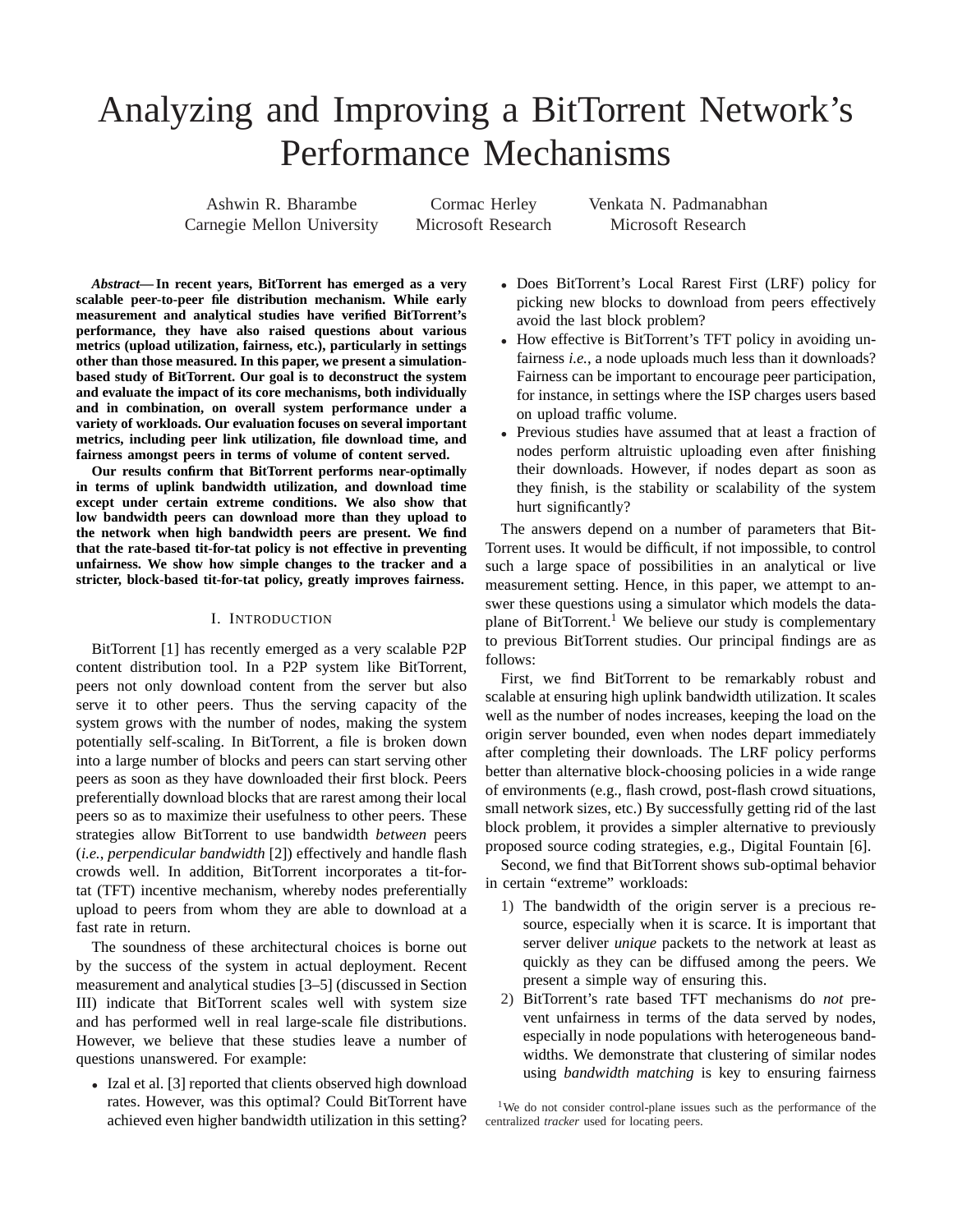without sacrificing uplink bandwidth utilization.

3) BitTorrent's LRF policy "equalizes" the replication rate of all blocks. Hence, in a setting where there is a wide range in the fraction of a file that different nodes already possess (say because nodes that have downloaded a file partially rejoin during a subsequent flash crowd), BitTorrent is not very effective at allowing nodes who have most of a file to rapidly find the few blocks that they are missing.

In addition to elaborating on these findings, we present simple yet effective techniques to alleviate the unfairness in BitTorrent.

The main focus of our evaluation is on BitTorrent's performance in flash-crowd scenarios. We believe that such scenarios are a critical test for systems such as BitTorrent, since it is such overload conditions that make provisioning a serverbased content distribution system hard and make peer-to-peer alternatives such as BitTorrent seem appealing. That said, we do consider a few alternative scenarios as well.

The rest of the paper is organized as follows: in Section II, we present a brief overview of the BitTorrent system. Section III discusses related analytical and measurement-based studies. Section IV describes our simulation environment and the evaluation metrics. More details about our methodology can be found in [7]. The main contribution of our work appears in Sections V through VIII, where we present a simulation-based evaluation of BitTorrent under a variety of configurations and workloads. We conclude in Section IX.

## II. BITTORRENT OVERVIEW

BitTorrent [1] is a P2P application whose goal is to enable fast and efficient distribution of large files by leveraging the *upload* bandwidth of the downloading peers. The basic idea is to divide the file into equal-sized *blocks* (typically 32-256 KB in size) and have nodes download the blocks from multiple peers concurrently. The blocks are further subdivided into *subblocks* to enable *pipelining* of requests so as to mask the request-response latency [8].

Corresponding to each large file available for download (called a *torrent*), there is a central component called the *tracker* that keeps track of the nodes currently in the system. The tracker receives updates from nodes periodically (every 30 minutes) as well as when nodes join or leave the torrent.

Nodes in the system are either *seeds*, i.e., nodes that have a complete copy of the file and are willing to serve it to others, or *leechers*, i.e., nodes that are still downloading the file but are willing to serve the blocks that they already have to others.<sup>2</sup> When a new node joins a torrent, it contacts the tracker to obtain a list containing a random subset of the nodes currently in the system (both seeds and leechers). The new node then attempts to establish connections to about 40 existing nodes, which then become its *neighbors*. If the number of neighbors of a node ever dips below 20, the node contacts the tracker again to obtain a list of additional peers it could connect to.

Each node looks for opportunities to download blocks from and upload blocks to its neighbors. In general, a node has a choice of several blocks that it could download. It employs a *local rarest first (LRF)* policy in picking which block to download: it tries to download the block that is least replicated among its neighbors.

A *tit-for-tat (TFT)* policy is employed to guard against freeriding: a node preferentially uploads to neighbors that provide it the best download rates. Each node limits the number of concurrent uploads to a small number, typically 5. Seeds have nothing to download, but they follow a similar policy: they upload to up to 5 nodes that have the highest download rate.

The mechanism used to limit the number of concurrent uploads is called *choking*, which is the temporary refusal of a node to upload to a neighbor. Only the connections to the chosen neighbors (up to 5) are *unchoked* at any point in time. A node reevaluates the download rate that it is receiving from its neighbors every 10 seconds to decide whether a currently unchoked neighbor should be choked and replaced with a different neighbor.

BitTorrent also incorporates an *optimistic unchoke* policy, wherein a node, in addition to the normal unchokes described above, unchokes a randomly chosen neighbor regardless of the download rate achieved from that neighbor. Optimistic unchokes are typically performed every 30 seconds. This mechanism allows nodes to discover neighbors offering higher download rates, as well as enables new nodes to obtain their first block.

## III. RELATED WORK

There have been analytical as well as measurement-based studies of the BitTorrent system. At the analytical end, Qiu and Srikant [5] have considered a simple fluid model of BitTorrent. Their main findings are: (a) the system scales very well, i.e. the average download time is not dependent on the node arrival rate, and (b) file sharing is very effective, i.e. there is a high likelihood that a node holds a block that is useful to its peers.

Izal et al. [3] and Pouwelse et al. [4] present measurementbased studies of BitTorrent based on tracker logs of different torrents. The main findings of these studies are: (a) the average download rate is consistently high; (b) as soon as a node has obtained a few chunks, it is able to start uploading to its peers (the local rarest first policy works); (c) the node download and upload rates are positively correlated (tit-for-tat policy works); and (d) nodes might not stay on in the system (as seeds) after completing their download. So it is the few longlived seeds that are critical for file availability. Accordingly, in our experiments, we simulate a small number of long-lived seeds, with leechers departing as soon as they have finished downloading.

Gkantsidis and Rodriguez [9] present a simulation-based study of a BitTorrent-like system. They show results indicating that the download time of a BitTorrent-like system is not optimal, especially in settings where there is heterogeneity in node bandwidth. They go on to propose a network coding [10] based scheme called Avalanche that alleviates these problems.

 $2$ In the rest of the paper, unless otherwise specified, we will use the terms "node" and "leecher" interchangeably.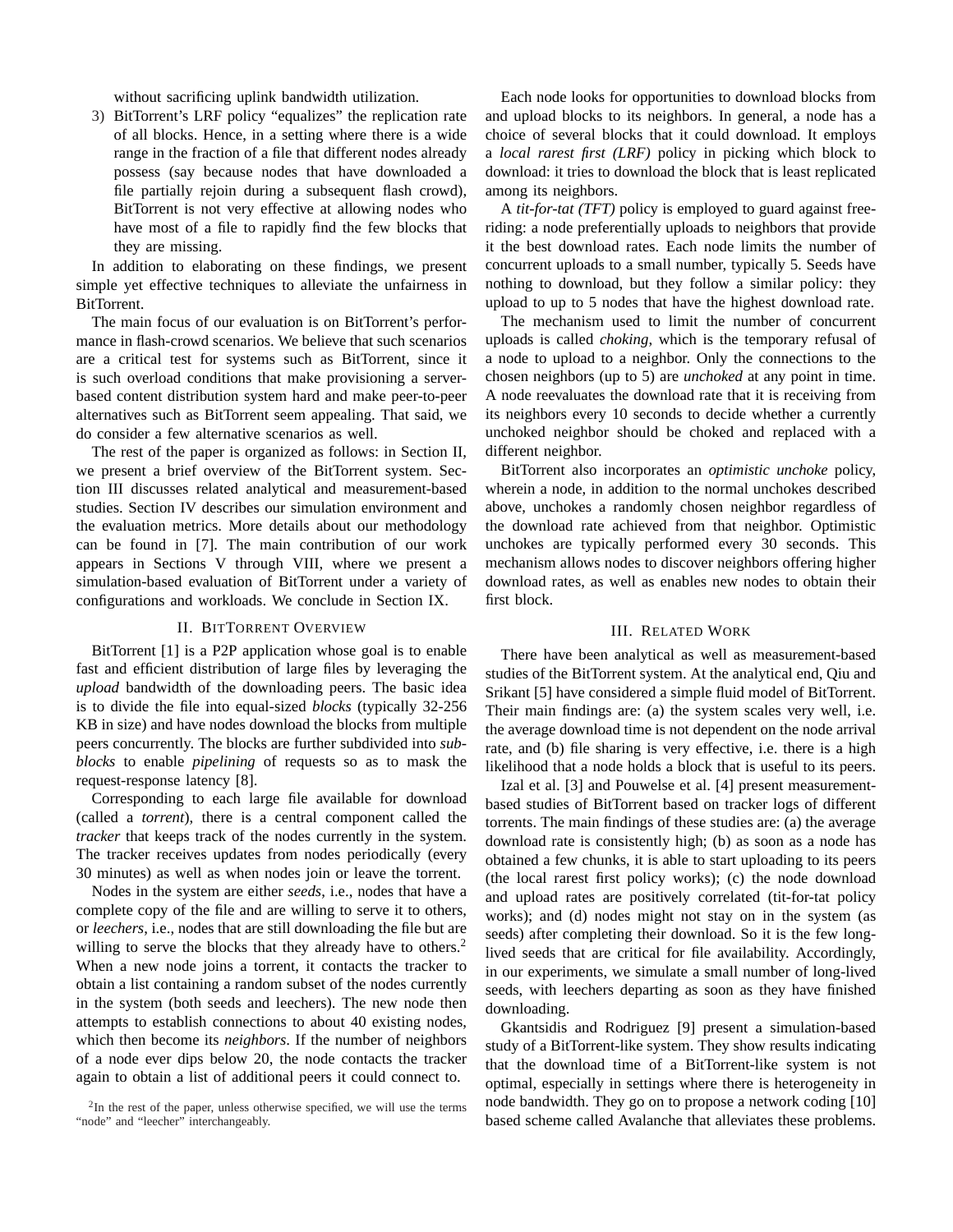Our study differs from previous studies of BitTorrent in the following important ways: first, while the analytical study reported in [5] presents the steady state scalability properties of BitTorrent, it ignores a number of important BitTorrent parameters (e.g., node degree (d), maximum concurrent uploads  $(u)$ ), and environmental conditions (e.g., seed bandwidth, etc.) that could affect uplink bandwidth utilization. Second, previous studies only briefly allude to free-riding; in this paper, we quantify systematic unfairness in BitTorrent and present mechanisms to alleviate it.

Finally, there have been a number of proposals for peerto-peer content distribution systems that employ a BitTorrentlike swarming approach (although at least some of these were proposed independently of BitTorrent). The innovations in these proposals include the use of erasure coding (e.g., [2]), adaptive strategies for peer selection (e.g., Slurpie [11]), and a combination of the two (e.g., Bullet [12] and Bullet' [13]). While some of the techniques we evaluate here overlap with those presented in this body of work, we believe that our analysis is able to uncover the impact of each technique individually in the context of BitTorrent, something that is hard to do with new and different systems that incorporate a number of new techniques. Also, the issue of fairness that we focus on has not received much attention in this previous work.

# IV. METHODOLOGY

To explore aspects of BitTorrent that are difficult to study using traces of real torrents [3, 4] or analysis [5], we use a simulation-based approach for understanding and deconstructing BitTorrent performance. Such an approach provides the flexibility of carefully controlling the configuration parameters of the various BitTorrent mechanisms, or even selectively turning off certain mechanisms and replacing them with alternatives. This would be difficult or even impossible to achieve using live Internet measurement techniques (e.g., using tracker logs [3, 4] or by participating in a live-torrent). Thus, while certain interactions specific to a real deployment will be missed, we believe the abstraction is rich enough to expose most details that are relevant to our experiments. We briefly describe our simulator and define the metrics used in our evaluation. More details can be found in [7].

# *A. Simulator Details*

Our discrete-event simulator models peer activity (joins, leaves, block exchanges) as well as many of the associated BitTorrent mechanisms (local rarest first, tit-for-tat, etc.) in detail. We have made the software available [14]. The network model associates a downlink and an uplink bandwidth for each node, which allows modeling asymmetric access networks. The simulator uses these bandwidth settings to appropriately delay the blocks exchanged by nodes. The delay calculation takes into account the number of flows that are sharing the uplink or downlink at either end, which may vary with time. Doing bandwidth-sensitive delay computation for each block transmission is expensive enough that we have to limit the maximum scale of our experiments to 8000 nodes on a P4 2.7GHz, 1GB RAM machine.

Given the computational complexity of even the simple model above, we decided to simplify our network model in the following ways. First, we do not model network propagation delay, which is relevant only for the small-sized control packets (*e.g.*, the packets used by nodes to request blocks from their neighbors). We believe that this simplification does not have a significant impact on our results because (a) the download time is dominated by the data traffic (*i.e.*, block transfers), and (b) BitTorrent's pipelining mechanism (Section II) masks much of the control traffic latency in practice. Second, we do not model the packet-level dynamics of TCP connections. Instead, we make the assumption that connections traversing a link share the link bandwidth equally, with the share of each connection fluctuating as the number of connections varies. Note that BitTorrent's store-and-forward mode of operation at the granularity of blocks is unaffected by this simplification. Although this simplification means that TCP "anomalies" (e.g., timeouts) are not modeled, we believe that the relatively long length of the connections mitigates this issue. Note that, while an individual block in BitTorrent may not be very long (32- 256 KB), data flow is kept as continuous as possible using pipelining of block requests. Finally, we do not model shared bottleneck links in the interior of the network. We assume that the bottleneck link is either the uplink of the sending node or the downlink of the receiving node. While Akella et al. [15] characterize bandwidth bottlenecks in the interior of the network, their study specifically ignores edge-bottlenecks by conducting measurements only from well-connected sites (*e.g.*, academic sites). The interior-bottlenecks they find are generally fast enough ( $\geq$  5 Mbps) that the edge-bottleneck is likely to dominate in most realistic settings. Hence we believe that our focus on just edge-bottlenecks is reasonable.

We also make one simplification in modeling BitTorrent itself. We ignore the *endgame mode*[8], which is used by BitTorrent to make the end of a download faster by allowing a node to request the sub-blocks it is looking for in parallel from multiple peers. This is inconsequential to our study because: (a) the endgame mode has no effect on steady-state performance, and (b) it does not help with the "last block" problem which we study in Section VI-C. Recall that the last block problem occurs when a node has difficulty *finding* a peer that possesses the last block, increasing the overall download time significantly in many distribution systems. Since the endgame mode assumes the availability of the last block at multiple peers it plays no role in removing this potential bottleneck.

## *B. Metrics*

We quantify the effectiveness of BitTorrent in terms of the following metrics:

*Link utilization:* We use the mean utilization of the peers' uplinks and downlinks over time as the main metric for evaluating BitTorrent's efficacy. The utilization at any point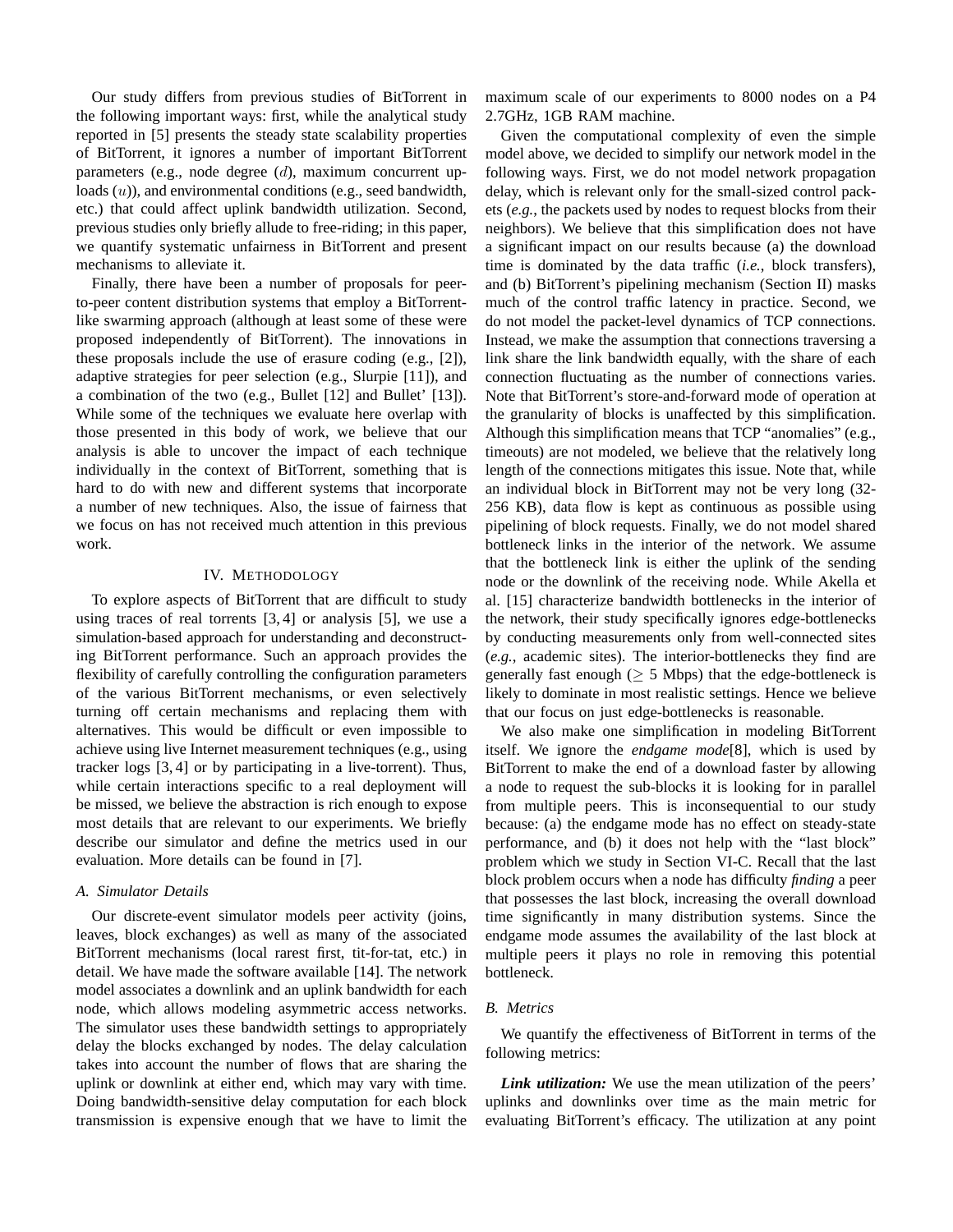in time is computed as the ratio of the aggregate traffic flow on all uplinks/downlinks to the aggregate capacity of all uplinks/downlinks in the system; *i.e.*, the ratio of the actual flow to the maximum possible.

Notice that if all the uplinks in the system are saturated, the system as a whole is serving data at the maximum possible rate. While downlink utilization is also an important metric to consider, the asymmetry of most Internet access links makes the uplink the key determinant of performance. Also, by design, duplicate file blocks (*i.e.*, blocks that a leecher already has) are never downloaded. Note that a small amount of uplink bandwidth could be "wasted" in BitTorrent due to duplicate sub-block requests during endgame mode; however, as noted above, we do not model this mode. Hence, the *mean download time* for leechers is inversely related to the average uplink utilization. Because of this and the fact that observed uplink utilization is easier to compare against the optimal value (i.e., 100%), we do not explicitly report the mean download time for most of our experiments.

*Fairness:* The system should be fair in terms of the number of blocks served by the individual nodes. No node should be *compelled* to upload much more than it has downloaded. Nodes that *willingly* serve the system as seeds are, of course, welcome, but deliberate free-riding should not be possible. Fairness is important for there to be an incentive for nodes to participate, especially in settings where ISPs charge based on uplink usage or uplink bandwidth is scarce.

We quantify fairness using the *normalized* count of file blocks uploaded by a node, i.e., the number of blocks uploaded divided by the number of blocks in the file. So, for example, a normalized load of 1.5 means that the node serves a volume of data equivalent to 1.5 copies of the file. We also use the normalized count of blocks served to quantify the load on the seed(s) in the system.

*Optimality:* Throughout this paper we will refer to a system as having optimal utilization if it achieves the maximum possible link utilization, and having complete fairness if every leecher downloads as many blocks as it uploads. We will refer to the system as being optimal on the whole if it has optimal utilization *as well as* complete fairness. Note that a heterogeneous setting can have differing degrees of fairness for the same level of bandwidth utilization.

## V. EXPERIMENT OVERVIEW

# *A. Workload Derived from a Real Torrent*

In order to set the stage for the experiments to follow, we first examine how our simulator performs under a realistic workload. We consider two important workload parameters: (a) node arrival pattern, and (b) uplink and downlink bandwidth distribution. To derive realistic arrival patterns, we use the tracker log for the Redhat 9 distribution torrent [3]. Table I describes the distribution of peer bandwidth, which was derived from the Gnutella study reported in [16]. While discretizing the CDFs presented in [16], we excluded the tail of the distribution. This means that (a) dial-up modems are eliminated, since it is unlikely that they will participate in such large downloads, and (b) very high bandwidth nodes are eliminated, making the setting more bandwidth constrained. We set the seed bandwidth to 6000 kbps.

| <b>Downlink</b> (kbps) | <b>Uplink</b> (kbps) | <b>Fraction of nodes</b> |
|------------------------|----------------------|--------------------------|
| 784                    | 128                  | 72                       |
| 1500                   | 384                  | ገ 4                      |
| 3000                   | 1000                 | 0.25                     |
| 10000                  | 5000                 | 0.15                     |

**TABLE I: Bandwidth distribution of nodes derived from the actual distribution of Gnutella nodes [16].**

In order to make the simulations tractable, we made two changes. First, we used a file size of 200 MB (with a block size 256 KB), which is much smaller than the actual size of the Redhat torrent (1.7 GB). This means the download time for a node is smaller and the number of nodes in the system at any single point is also correspondingly smaller. Second, we present results only for the *second* day of the flash crowd. This day witnesses over 10000 node arrivals; however, due to the smaller file download time, the maximum number of active nodes in the system at any time during our simulations was about 300.

The simulation results can be summarized as follows: The observed uplink utilization was 91%; this means that the overall upload capability of the network is almost fully utilized. However, this comes at the cost of considerable skew in load across the system. The seed serves approximately 127 copies of the file into the network. Worse, some clients uploaded 6.26 times as many blocks as they downloaded, which represents significant unfairness. These results lead to a number of interesting questions:

- 1) How robust is the high uplink utilization to variations in system configuration and workload, e.g., differing number of seeds and leechers, join-leave patterns, bandwidth distribution, etc.?
- 2) Can the fairness of the system be improved without hurting link utilization?
- 3) How well does the system perform when there is heterogeneity in terms of the extent to which leechers have completed their download e.g., new nodes coexisting with nodes that have already completed most of their download?
- 4) How sensitive is system performance to parameters such as the node degree (i.e., the number of neighbors of a node) and the maximum number of concurrent uploads?

To answer these questions, we present a detailed simulationbased study of BitTorrent in the sections that follow.

# *B. Road-map of Experiments*

Unless otherwise specified, we use the following default settings in our experiments:

- File size: 100 MB (400 blocks of 256 KB each)
- Number of initial seeds: 1 (the origin server, which stays on throughout the duration of the experiment)
- Seed uplink bandwidth: 6000 Kbps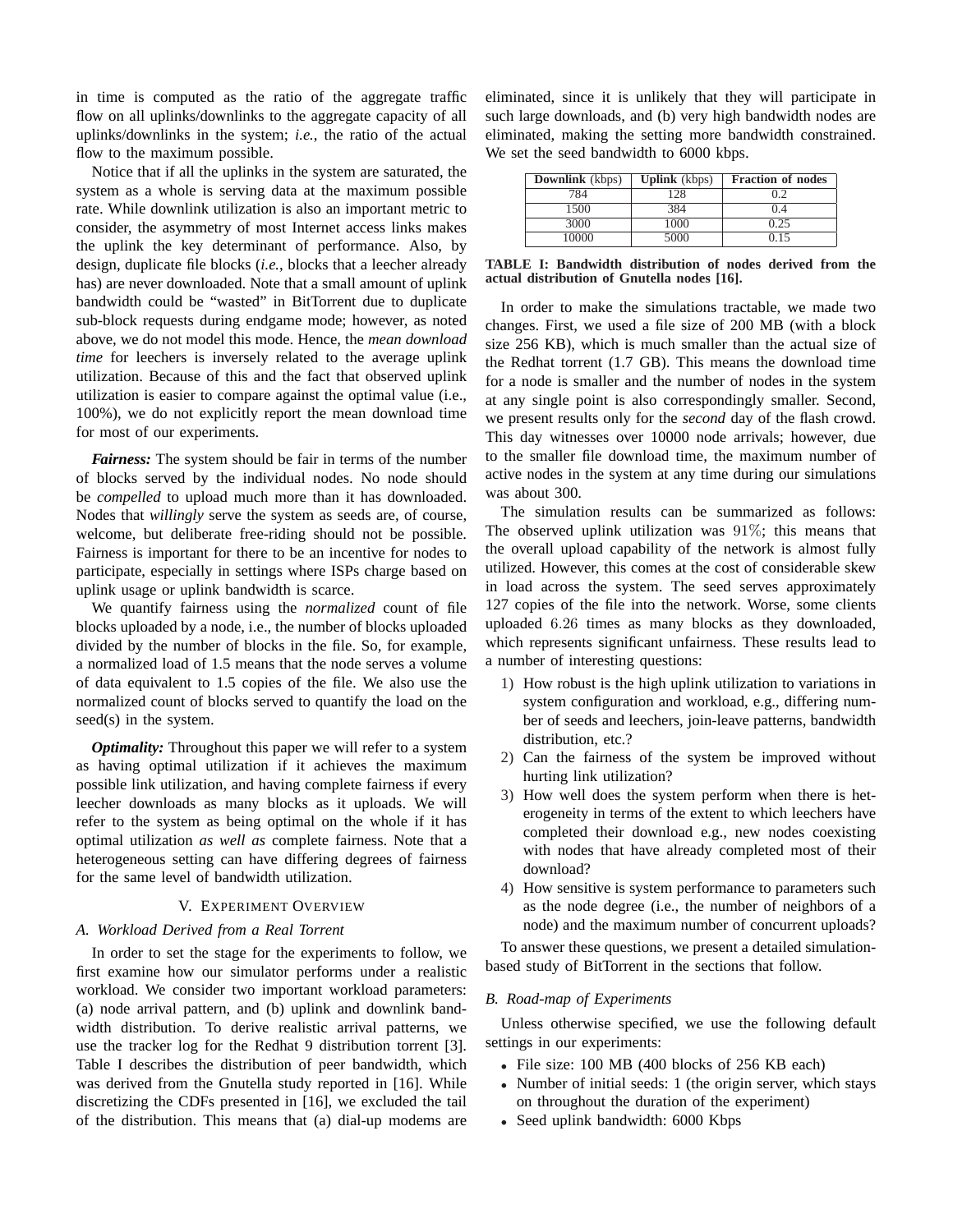- Number of leechers that join the system  $(n)$ : 1000
- Leecher downlink/uplink bandwidth: 1500/400 kbps
- Join/leave process: a flash crowd where all leechers join within a 10-second interval. Leechers depart as soon as they finish downloading.
- Number of neighbors of each node (degree  $d$ ): 7.
- Maximum number of concurrent upload transfers  $(u)$ : 5

The key parameters that affect the evolution of a torrent are: (1) the number of seed(s) and their serving capacity, (2) the number of leechers that wish to download, (3) the policies that nodes use to swap blocks among themselves, (4) the distribution of node upload/download capacities, and (5) the arrival/departure pattern of the leechers.

We start in Section VI by examining only (1), (2) and (3). That is, we consider a homogeneous setting where all leechers have the same downlink/uplink bandwidth (1500/400 Kbps by default, as noted above), and arrive in a flash crowd. We explore the impact of the number of leechers, the number of initial seeds, aggregate bandwidth of seeds, etc. This section also evaluates BitTorrent's LRF policy for picking blocks. We wish to point out that, although we use a small node degree  $(d = 7)$ , our results are not affected at higher node degrees. We present results with a small node degree to emphasize BitTorrent's resilience with respect to this parameter.

Then in Section VII we examine (4) and turn to a heterogeneous flash-crowd setting where there is a wide range in leecher bandwidth. We consider 3 kinds of connectivity for leechers: high-end cable (6000/3000 Kbps), high-end DSL (1500/400 Kbps), and low-end DSL (784/128 Kbps).

Finally, in Section VIII, we turn to (5) and consider workloads other than a pure flash-crowd scenario. In particular, we consider cases where leechers with very different download "objectives" coexist in the system. For instance, new nodes in the post-flash crowd phase compete with nodes that have already downloaded most of the blocks. Likewise, an old node that reconnects during the start of a new flash crowd to finish the remaining portion of its download competes with new nodes that start their downloads.

# VI. HOMOGENEOUS ENVIRONMENT

In this section, we study the performance of BitTorrent in a setting consisting of a homogeneous (with respect to bandwidth) collection of leechers. Figures presented in this section and the next (Sec. VII) represent the results of a single simulation run, since the differences across multiple runs were found to be statistically insignificant.

# *A. Number of nodes*

First we examine the performance of the system with increasing network size. We vary the number of nodes that join the system from 50 to 8000. All nodes join during a 10 second period, and remain in the system until they have completed the download. Figure 1a shows that upload capacity utilization (see Section IV) is close to 100% regardless of system size. Utilization is a little short of 100% because of the start-up phase when nodes are unable to utilize their

uplinks effectively. The high uplink utilization indicates that the system is performing almost optimally in terms of mean download time. The downlink utilization, on the other hand, is considerably lower. This is expected given the asymmetric access links of the leechers.

Another important measure of scalability is how the work done by the seed varies with the number of leechers. We measure this in terms of the normalized number of blocks served, *i.e.*, the number of blocks served divided by the number of blocks in one full copy of the file. Ideally, we would like the work done by the seed to remain constant or increase very slowly with system size. Figure 1b shows that this is actually the case. The normalized number of blocks served by the seed rises sharply initially (as seen from the extreme left of Figure 1b) but then flattens out. The initial rise indicates that the seed is called upon to do much of the serving when the system size is very small, but once the system has a critical mass of 50 or so nodes, peer-to-peer serving becomes very effective and the seed has to do little additional work even as the system size grows to 8000.

In summary, BitTorrent performance scales very well with increasing system size both in terms of bandwidth utilization and the work done by the seed.

# *B. Number of seeds and bandwidths of seeds*

Next we consider the impact of numbers of seeds and aggregate seed bandwidth on the performance of BitTorrent. We first consider the case where there is a single seed, and then move on to the case of multiple seeds.

Figure 1c shows the mean upload utilization as the bandwidth of a single seed varies from 200 Kbps to 1000 Kbps. The "nosmartseed" curve corresponds to default BitTorrent behavior. We see that upload utilization is very low (under 40%) when the seed bandwidth is only 200 Kbps. This is not surprising since the low seed bandwidth is not sufficient to keep the uplink bandwidth of the leechers (400 Kbps) fully utilized, at least during the start-up phase. However, even when the seed bandwidth is increased to 400 or 600 Kbps, the upload utilization is still considerably below optimal.

Part of the reason for poor upload utilization is that seed bandwidth is wasted serving duplicate blocks prematurely *i.e.*, even before one full copy of the file has been served. We find that about 50% of the blocks are served prematurely when the seed bandwidth is 400 kbps. Thus, despite the LRF policy, multiple nodes connected to the seed can operate in an uncoordinated manner and independently request the same block.

Once identified, there is a simple fix for this problem. We have implemented a *smartseed* policy, which has two components: (a) The seed does not choke a leecher to which it has transferred an incomplete block. This maximizes the opportunity for leechers to download and hence serve complete blocks. (b) For connections to the seed, the LRF policy is replaced with the following: among the blocks that a leecher is looking for, the seed serves the one that it has served the least. This policy improves the diversity of blocks in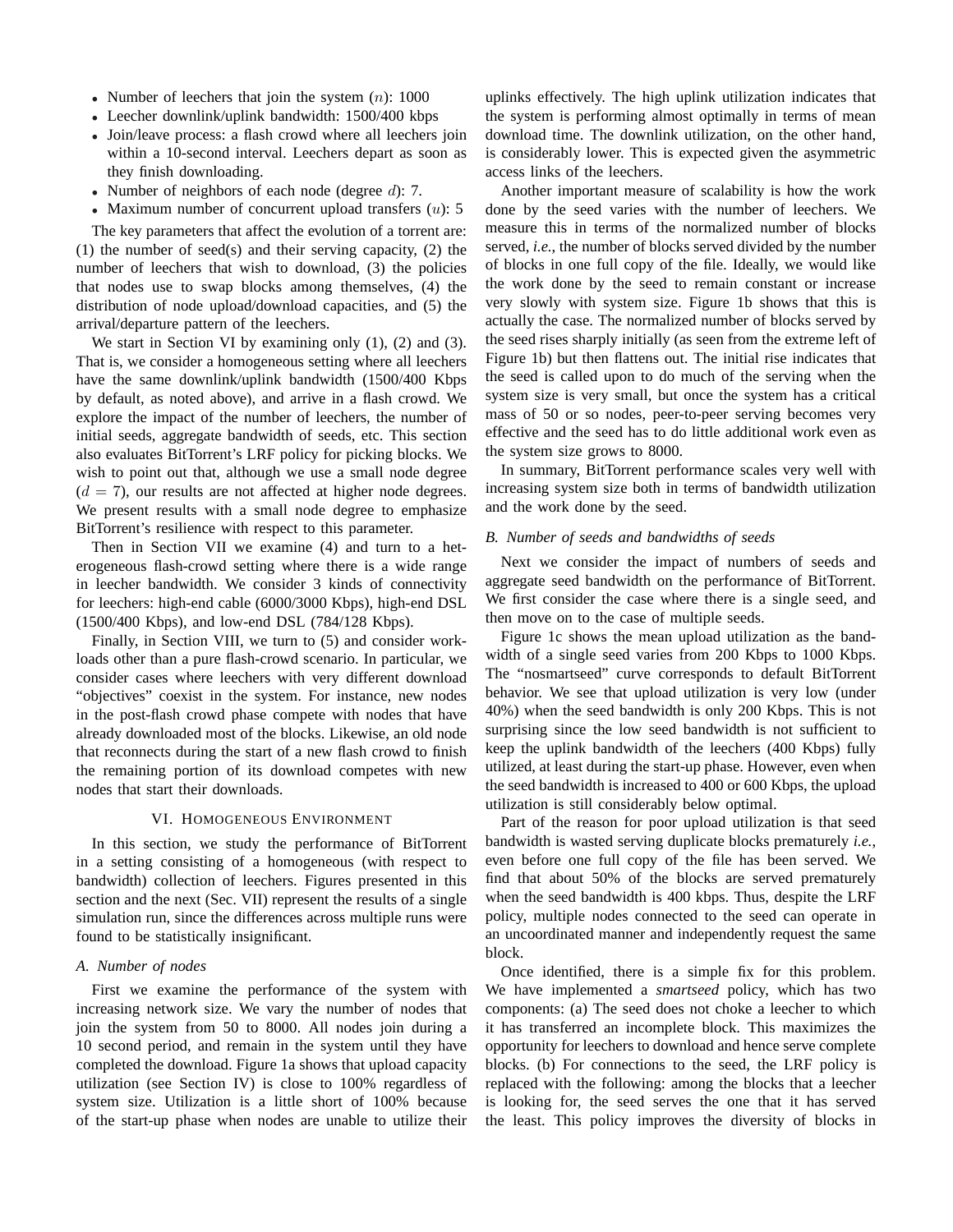

**Fig. 1: (a) Mean upload and download utilization of the system as the flash-crowd size increases. (b) Contribution of the seed node for different sized flash-crowds. (c) Change in upload utilization as bandwidth of the seed is varied.**

the system, and also prevents premature serving of duplicate blocks. This results in a noticeable improvement in upload utilization, especially when seed bandwidth is limited and precious (Figure 1c). It is interesting to note that some BitTorrent clients have independently and recently incorporated a similar fix, called the "super-seed" mode [17].



**Fig. 2: Upload utilization for a single seed versus multiple independent seeds.**

Finally, Figure 2 compares the cases of having a single seed and having multiple independent seeds, each with 200 Kbps bandwidth, such that the aggregate seed bandwidth is the same in both cases. All seeds employ the smartseed policy. The upload utilization suffers in the case of multiple seeds because the independent operation of the seeds results in duplicate blocks being served by different seeds, despite the smartseed policy employed by each seed.

In summary, we find that seed bandwidth is a precious resource and it is important not to waste it on duplicate blocks until all blocks have been served at least once. The "smartseed" policy, which modifies LRF and the choking policy for the seeds' connections, results in a noticeable improvement in system performance.

## *C. Block choosing policy and Node degree*

Next we address the question of the block choosing policy. As mentioned earlier, the LRF policy is considered as one of the key aspects of BitTorrent. Here, we investigate its importance under various conditions. We assume that the seed employs the *smartseed* strategy introduced in the previous section.

Before describing our experiments let us quickly revisit the intuition behind the LRF policy. Since any rare block will automatically be requested by many leechers, it is unlikely to remain rare for long. For example, if a rare block is possessed by only one leecher, it will be among the first blocks requested by any nodes unchoked by that leecher. This, of course, decreases its rareness until it is as common in the network as any other block. This should reduce the coupon collector or "last block problem" that has plagued many file distribution systems [6]. These arguments are qualitative. The goal of this section is to measure how well LRF actually performs.

We investigate 3 issues. First, we compare LRF with an alternative block choosing policy in which each leecher asks for a block picked at random from the set that it does not yet possess but that is held by its neighbors. Second, we examine how the effectiveness of LRF varies as the seed bandwidth is varied. Since a high-bandwidth seed delivers more blocks to the network, the risk of blocks becoming rare is lower. Third, we examine the impact of varying the node degree,  $d$ , which defines the size of the neighborhood used for searching in the LRF and random policies.

Figure 3a summarizes the results with regard to the following issues: (a) random *vs.* LRF, (b) low seed bandwidth (400 kbps) *vs.* high seed bandwidth (6000 kbps), and (c) node degree,  $d = 4, 7$ , and 15. In all cases, the leechers had down/up bandwidths of 1500/400 kbps. Observe that the low bandwidth seed has only as much upload capacity as one of the leechers.

The general trend is that uplink utilization improves with increases in both seed bandwidth and node degree. When node degree is low  $(d = 4)$ , leechers have a very restricted local view. So LRF is not effective in evening out the distribution of blocks at a global level, and performs no better than the random policy. However, when node degree is even moderately large  $(d = 7 \text{ or } 15)$  and seed bandwidth is low, LRF outperforms the random policy by ensuring greater diversity in the set of blocks held in the system. Finally, when the seed bandwidth is high, the seed's ability to inject diverse blocks into the system improves utilization and also eliminates the performance gap between LRF and the random policy. Thus, LRF makes a difference only when node degree is large enough to make the local neighborhood representative of the global state and seed bandwidth is low.

In Figure 3b, we graph the average number of *interesting* connections available to each leecher in the network for the case of  $d = 7$ . The connection between a node and its peer is called *interesting* if the node can send useful data to its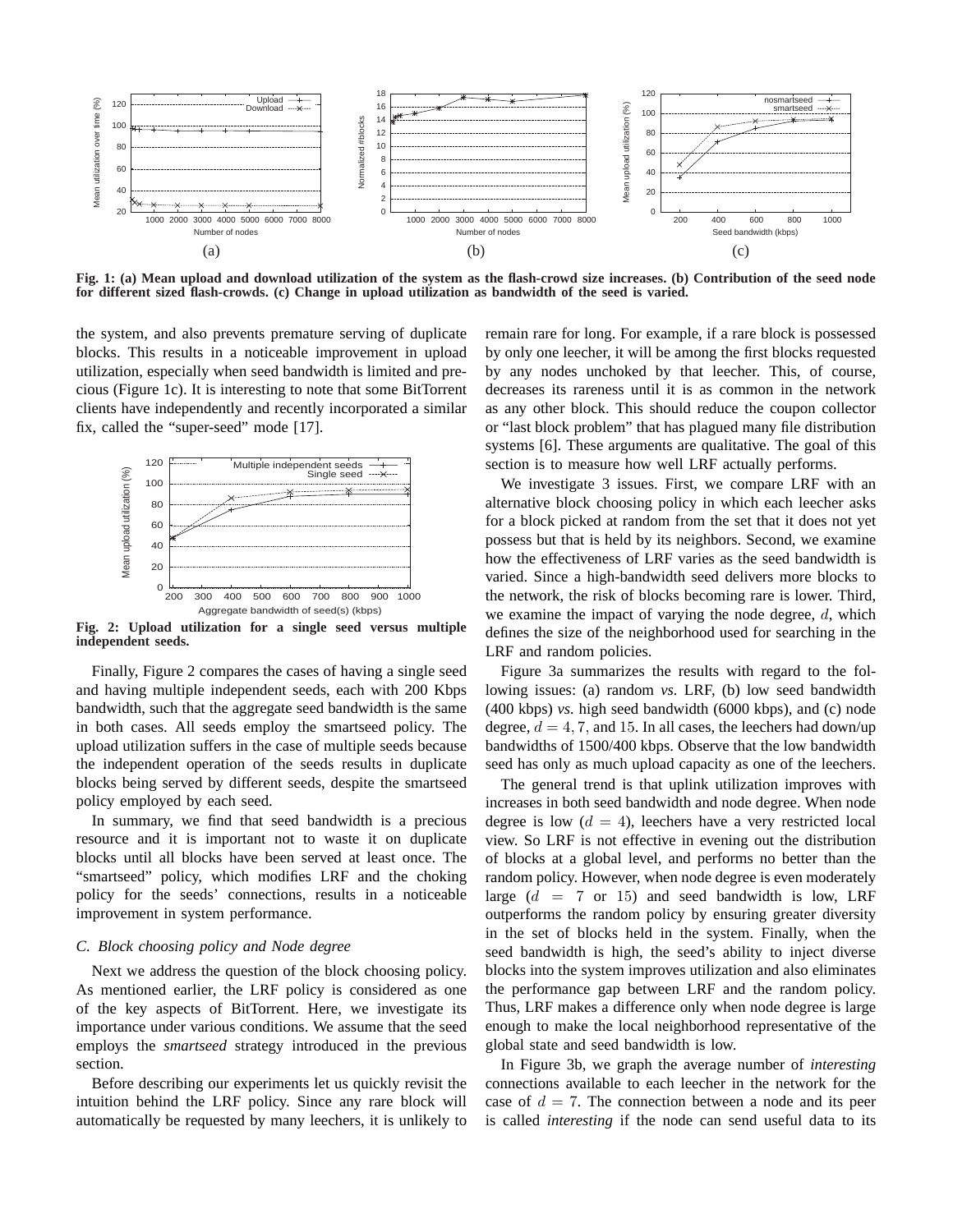

**Fig. 3: (a) Upload utilization for LRF and Random policies for different values of the node degree,** d**. (b) Variation of the number** of *interesting* connections over time for  $d = 7$ . (c) Inter-arrival times for blocks at the tail end of the file; each point represents the mean time to receive the  $k^{\text{th}}$  block, where the mean is taken over all nodes.

peer. As stated in the caption, each point here represents the mean number of interesting connections (averaged over all the nodes in the system) at a particular point in time. Observe that in the high seed bandwidth case there is little difference between the LRF and the random block choosing policies (the top 2 curves in Figure 3b). In the low seed bandwidth case the difference is very pronounced. With the LRF policy, the number of *interesting* connections is significantly higher, especially towards the end of the download. This underlines the importance of the LRF policy in the case where seed bandwidth is low.

Next we plot in Figure 3c the inter-arrival time between blocks in the case of a low-bandwidth seed. This is the time between the receipt of consecutive distinct blocks, averaged across all nodes. We plot this for both the LRF and the random block choosing policies, with  $d = 7$  in both cases. Recall that the file size is 400 blocks, so the figure only shows the interarrival time of the last few blocks. The sharp upswing in the curve corresponding to the random policy clearly indicates the last-block problem. There is no such upswing with LRF.

In summary, our results indicate that the LRF policy provides significant benefit when seed bandwidth is low and node degree is large enough for the local neighborhood of a node to be representative of the global state. Nevertheless, we find that the node degree needed for LRF to be effective is quite modest relative to the total number of nodes in the system. Specifically, in a configuration with 8000 nodes, we find that LRF is effective for  $d = 7$ , which corresponds to each node having direct visibility to a neighborhood that represents only 0.09% of the system. However, given the scaling limitations of our simulator, we are not in a position to extrapolate this result to larger system sizes.

# *D. Concurrent Uploads*

In BitTorrent, each node uploads to no more than a fixed number of nodes ( $u = 5$ , by default) at a time. This fixed upload degree limit presents two potential problems. First, having too many concurrent uploads delays the availability of full blocks to the network. That is, if a leecher's upload capacity is divided between  $u$  nodes, there can be a considerable delay before any of them has a complete block that they can start serving to others. Second, low peer downlink bandwidth can constrain uplink utilization. That is, a leecher uploading to a peer can find its *upload* pipe underutilized if the receiving node actually becomes the bottleneck on the transfer (*i.e.*, has insufficient available *download* bandwidth to receive as rapidly as the sender can transmit).

Figure 4 graphs the mean upload utilization as a function of the maximum number of concurrent uploads permitted (*i.e.*,  $u$ ) for low and high bandwidth seeds. We show the results both with and without the *smartseed* fix. (Since u can be no more than d, we used  $d = 60$  rather than 7 in this experiment, to allow us to explore a wide range of settings for  $u.$ ) Without the *smartseed* fix, as  $u$  increases, the probability that duplicate data is requested from the seed increases causing link utilization to drop. The drop in utilization is very severe when seed bandwidth is low, since in such cases, as we have seen before, good performance critically depends on the effective utilization of the seed's uplink. We see utilization dropping gradually even when the *smartseed* fix is applied. The reason is that a large  $u$  causes the seed's uplink to get fragmented, increasing the time it takes for a node to fully download a block that it can then serve to others.

Thus, an adaptive strategy for maintaining the number of concurrent connections such as in [11, 13] may be able to achieve the right balance.



**Fig. 4: Utilization for different values of the maximum number of concurrent uploads (**u**).**

### VII. HETEROGENEOUS ENVIRONMENT

In this section, we study the behavior of BitTorrent when node bandwidth is heterogeneous. As described in Section IV-B, a key concern in such environments is fairness in terms of the volume of data served by nodes. Recall that in the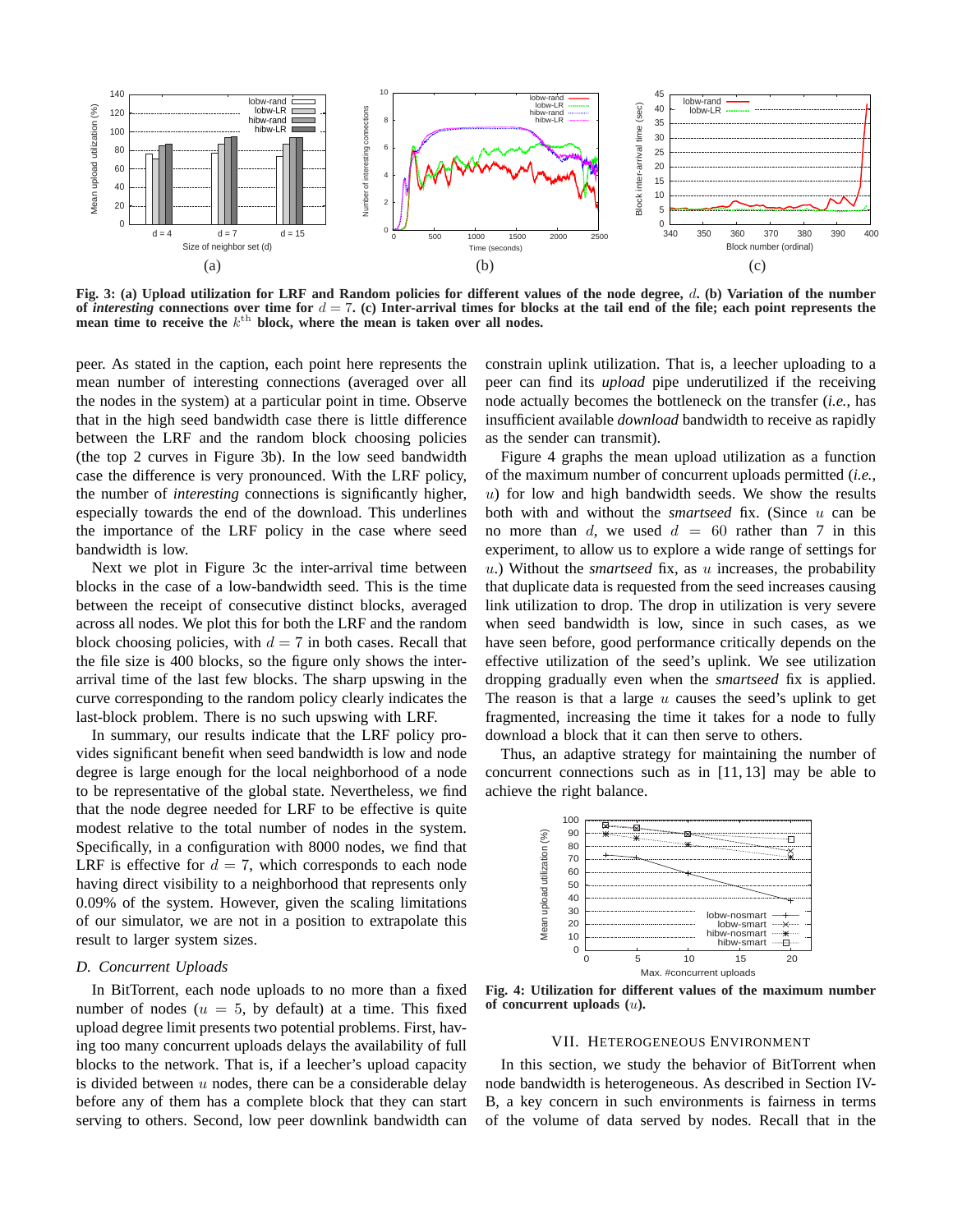workload derived from Redhat torrent log (Section V-A), some nodes uploaded 6.26 times as many blocks as they downloaded. Such unfairness is undesirable, especially since uplink bandwidth is generally a scarce resource. BitTorrent implements only a *rate-based* TFT policy, which can still result in unfairness in terms of the volume of data served. This section quantifies the extent of the problem and presents mechanisms that enforce stricter fairness without hurting uplink utilization significantly.

A node in BitTorrent unchokes those peers from whom it is getting the best download rate. The goal of this policy is to match up nodes with similar bandwidth capabilities. For example, a high-bandwidth node would likely receive the best download rate from other high-bandwidth nodes, and so would likely be uploading to such high-bandwidth nodes in return. To help nodes discover better peers, BitTorrent also incorporates an optimistic unchoke mechanism. However, this mechanism significantly increases the chance that a high bandwidth node unchokes and transfers data to nodes with poorer connectivity. Not only can this lead to decrease in uplink utilization (since the download capacity of the peer can become the bottleneck), it can also result in the high bandwidth node serving a larger volume of data than it receives in return. This also implies that the download times of lower bandwidth nodes will improve at the cost of higher bandwidth nodes.

We consider two simple mechanisms that can potentially reduce such unfairness: (a) Quick bandwidth estimation (QBE), and (b) Pairwise block-level TFT. Note that enforcing fairness implies that the download time of a node will be inversely related to its *upload* capacity (assuming that its uplink is slower than its downlink).

# *A. Quick Bandwidth Estimation*

In BitTorrent, optimistically unchoked peers are rotated every 30 seconds. The assumption here is that 30 seconds is a long enough duration to establish a reverse transfer and ascertain the upload bandwidth of the peer in consideration. Furthermore, BitTorrent estimates bandwidth only on the transfer of blocks; since all of a node's peers may not have interesting data at a particular time, opportunity for discovering good peers is lost.

Instead, if a node were able to quickly estimate the upload bandwidth for all its d peers, optimistic unchokes would not be needed. The node could simply unchoke the  $u$  peers out of a total of d that offer the highest upload bandwidth.

In practice, a quick albeit approximate bandwidth estimate could be obtained using lightweight schemes based on the packet-pair principle [18] that incur much less overhead than a full block transfer. Also, the history of past interactions with a peer can be used to estimate its upload bandwidth.

In our experiments here, we neglect the overhead of QBE and effectively simulate an idealized bandwidth estimation scheme whose overhead is negligible relative to that of a block transfer.

## *B. Pairwise Block-Level Tit-for-Tat*

The basic idea here is to enforce fairness directly in terms of blocks transferred rather than depending on rate-based TFT to match peers based on their upload rates. Suppose that node A has uploaded  $U_{ab}$  blocks to node B and downloaded  $D_{ab}$ blocks from B. With pairwise block-level TFT, A allows a block to be uploaded to B if and only if  $U_{ab} \leq D_{ab} + \Delta$ , where  $\Delta$  represents the unfairness threshold on this peerto-peer connection. This ensures that the maximum number of *extra* blocks served by a node (in excess of what it has downloaded) is bounded by  $d\Delta$ , where d is the size of its neighborhood. Note that with this policy in place, a connection is (un)choked depending on whether the above condition is satisfied or not. Also, there is no need for the choker to be invoked periodically.

Thus, provided that  $\Delta$  is at least one (implying that new nodes can start exchanges), this policy replaces the optimistic unchoke mechanism and bounds the disparity in the volume of content served. However, it is important to note that there is a trade-off here. The block-level TFT policy may place a tighter restriction on data exchanges between nodes. It may so happen, for example, that a node refuses to upload to any of its neighbors because the block-level TFT constraint is not satisfied, reducing uplink utilization. We quantify this trade-off in the evaluation presented next.

# *C. Results*

We now present performance results for vanilla BitTorrent as well as the new mechanisms described above with respect to three metrics: (a) mean upload utilization (Figures 5 and 7); and (b) unfairness as measured by the (normalized) maximum number of blocks served by a node (Figures 6 and 8). All experiments in this section use the following settings: a flashcrowd of 1000 nodes joins the torrent during the first 10 seconds. In each experiment, there are an equal number of nodes with high-end cable modem (6000 Kbps down; 3000 Kbps up), high-end DSL (1500 Kbps down; 400 Kbps up), and low-end DSL (784 Kbps down; 128 Kbps up) connectivity. We vary the bandwidth of the seed from 800 Kbps to 6000 Kbps. Seeds always utilize the *smartseed* fix.



**Fig. 5: Mean upload utilization for (a) vanilla BitTorrent, (b) BitTorrent with QBE, and (c) with the pairwise block-level TFT policy.**

Figure 5 shows the mean upload utilization of BitTorrent and other policies in a heterogeneous setting, as a function of node degree. We find that utilization is sub-optimal in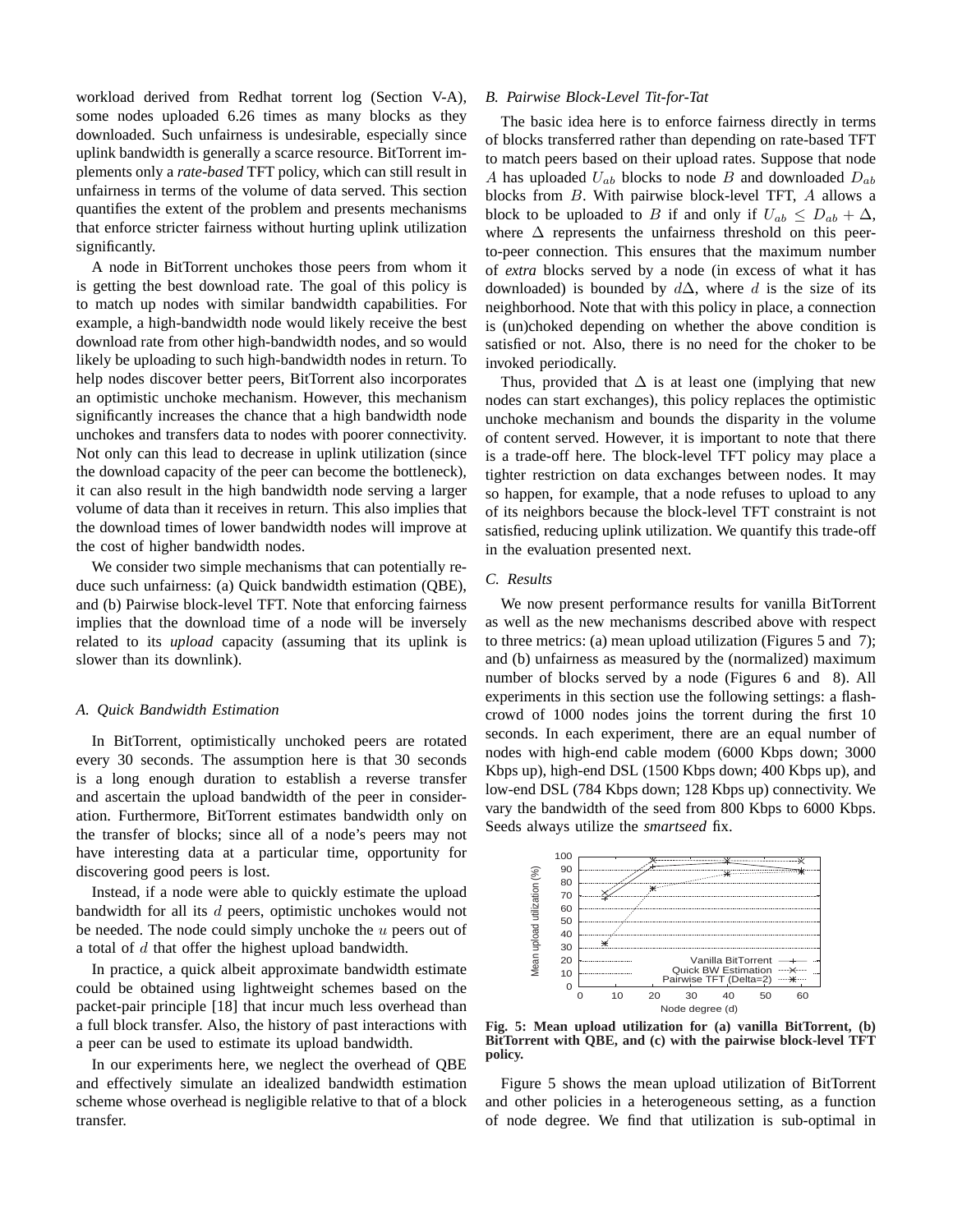many cases, and especially low with pairwise block-level TFT, when the node degree is low  $(d = 7)$ . The reason is that when the node degree is low, high-bandwidth nodes sometimes have only low-bandwidth peers as neighbors. This restricts the choice of nodes that the high-bandwidth node can serve to such low-bandwidth nodes, despite the QBE heuristic. A bandwidth bottleneck at the *downlink* of the low-bandwidth peer would reduce the uplink utilization at the high-bandwidth node. This degradation is particularly severe with pairwise block-level TFT, since in this case the high-bandwidth node is constrained to upload at a rate no greater than the *uplink* speed of its low-bandwidth peers. In all cases, uplink utilization improves as the node degree becomes larger, since the chances of a high-bandwidth node being stuck with all low-bandwidth peers decreases.



**Fig. 6: Maximum number of blocks (normalized by file size) served by any node during an experiment for various policies.**

The interaction between high-bandwidth nodes and their low-bandwidth peers also manifests itself in terms of a disparity in the volume of data served by nodes. Figure 6 plots the maximum number of blocks served by a node normalized by the number of blocks in the file. The seed node is not included while computing this metric. We would like to point out that Jain's fairness index [19], computed over the number of blocks served by each node, is consistently close to 1 for all schemes, implying that the schemes are fair "on the whole".

However, as Figure 6 shows, some nodes can still be very unlucky, serving more than 7 times as many blocks as they receive in certain situations. All of these unlucky nodes are in fact high-bandwidth nodes. The pairwise block-level TFT policy eliminates this unfairness by design. Figure 6 bears this out. Also, the QBE heuristic reduces unfairness significantly when the node degree is large enough that block transfers between bandwidth-mismatched nodes can be avoided.

*Bandwidth-matching tracker policy:* To alleviate the problems resulting from block transfers between bandwidthmismatched nodes, we investigate a new *bandwidth-matching tracker* policy. The idea here is for the tracker to return to a new node a set of candidate neighbors with similar bandwidth to it. This can be accomplished quite easily in practice by having nodes report their bandwidth to the tracker at the time they join. (We ignore the possibility of nodes gaming the system by lying about their bandwidth.) Having bandwidthmatched neighbors would avoid the problems arising from bandwidth-mismatched pairings.

Care is needed in designing this policy. Having the tracker



**Fig. 7: Upload utilization with the bandwidth-matching tracker policy. Compare Figure 5.**



**Fig. 8: Number of blocks served (normalized by file-size) with the bandwidth-matching tracker policy. Compare Figure 6.**

strictly return only a list of bandwidth-matched peers runs the risk of significantly diminishing the resilience of the peer-topeer graph, by having only tenuous links between "clouds" of bandwidth-matched nodes. In fact, we have found several instances in our experiments where groups of clients were disconnected from the rest of the network and the disconnection did not heal quickly because the tracker, when queried, would often return a list of peers that are also in the disconnected component.

To avoid this problem, we employ a hybrid policy where the tracker returns a list of peers, 50% of which are bandwidthmatched with the requester and 50% are drawn at random. The former would enable the querying node to find bandwidthmatched neighbors whereas the latter would avoid the disconnection problem.

Figures 7 and 8 show the upload utilization and fairness metrics, respectively, with the (hybrid) bandwidth-matched tracker policy in place. We find a significant improvement in both metrics across a range of values of node degree, as can be seen by comparing Figures 7 and 5, and Figures 8 and 6.

In summary, we find that a bandwidth-unaware tracker combined with the optimistic unchoke mechanism in BitTorrent results in nodes with disparate bandwidths communicating with each other. This results in lower uplink utilization and also creates unfairness in terms of volume of data served by nodes. However, it is possible to obtain a reasonable combination of high upload utilization and good fairness with simple modifications to BitTorrent. Whereas the pairwise block-level TFT policy achieves excellent fairness and good upload utilization, the QBE heuristic achieves excellent upload utilization and good fairness. The hybrid bandwidth-matching tracker policy is critical to both.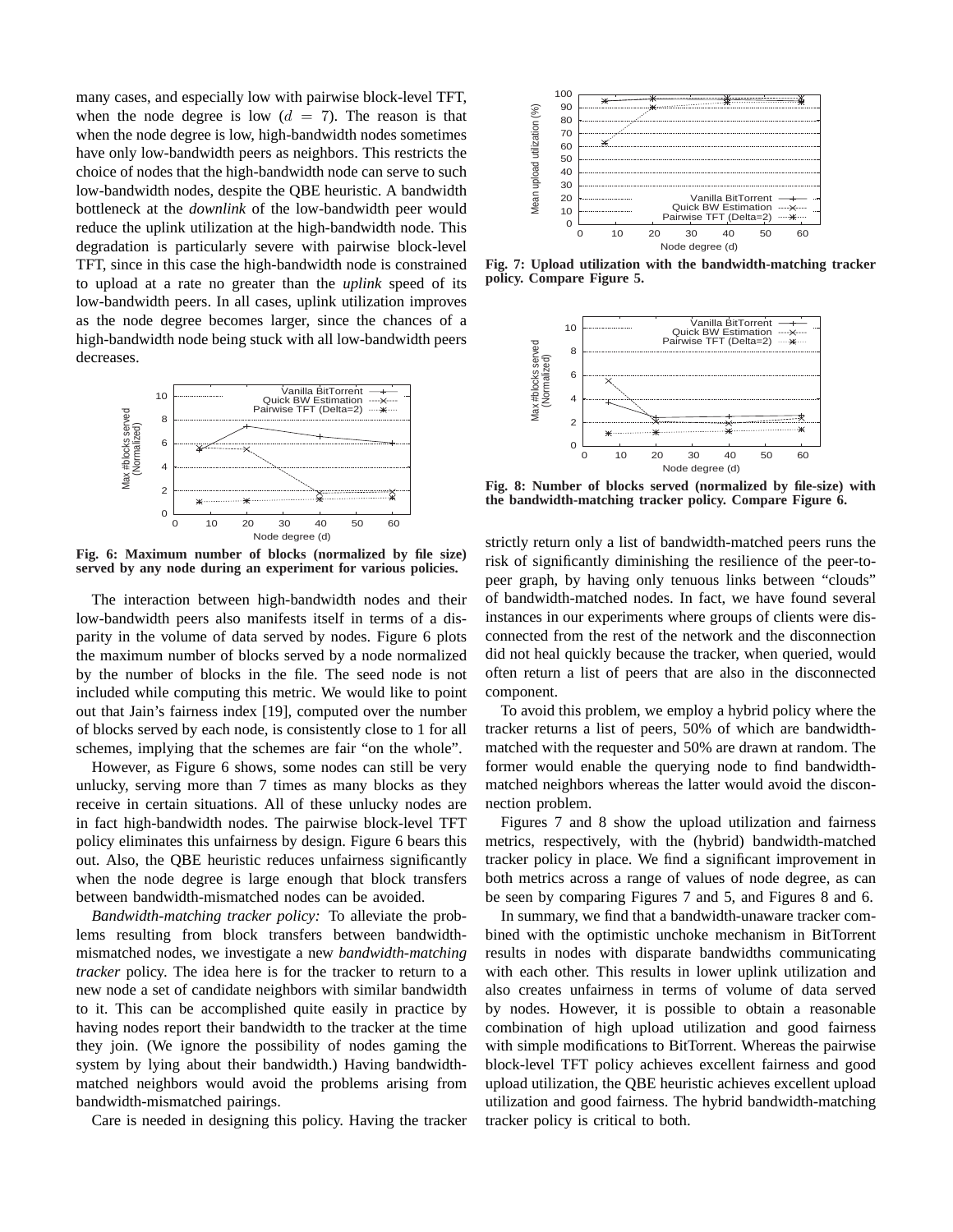## VIII. OTHER WORKLOADS

Thus far we have focused on the performance of BitTorrent in flash-crowd scenarios. While a flash-crowd setting is important, it also has the property that each node is typically in "sync" with its peers in terms of the degree of completion of its download. For instance, all nodes join the flash crowd at approximately the same time and with none of the blocks already downloaded.

However, there are situations, such as the post-flash-crowd phase, where there may be a greater diversity in the degree of completion of the download across the peers. This in turn would result in a divergence in the download goals of the participating nodes — those that are starting out have a wide choice of blocks that they could download whereas nodes that are nearing the completion of their download are looking for specific blocks that they are missing.

Here we consider two extremes of the divergent goals scenario. In the first case, a small number of new nodes join when the bulk of the existing nodes are nearing the completion of their download. This might reflect a situation where new nodes join in the post-flash-crowd phase. In the second case, a small number of nodes that have already completed the bulk of their download at some point in the past rejoin the system during a subsequent flash crowd to complete their download. The majority of their peers in this case would be nodes that have not downloaded much of the file.

## *A. Performance of Nodes in the Post-Flash Crowd Phase*

A post flash-crowd scenario is different from a flash-crowd in that there may be a wide range in the fraction of the download completed by each node. Nodes that have been present in the system longer are typically looking for a more specific set of blocks. Thus, it may be harder for a newcomer to establish a TFT exchange with such older nodes, which could lead to increased download times as well as greater load on the seed. Our goal here is to investigate whether this problem actually happens and how severe it is.

We start with a flash crowd of 1000 nodes joining in the first 10 seconds of the experiment. Then, a batch of 10 nodes is introduced into the system at 1800 seconds, when the flashcrowd nodes have finished downloading approximately 80% of the file-blocks. All nodes have down/up bandwidths of 1500/400 Kbps. We use two settings for seed bandwidth: 800 Kbps (low) and 6000 Kbps (high). The seed node utilizes the *smartseed* fix.

Figure 9 plots the number of *interesting* outgoing connections over time, averaged over all newly joined nodes, *until all the flash-crowd nodes leave*. An outgoing connection is deemed interesting if the node in question has some block that its peer needs. Note that the newcomer would be interested in content from almost all its peers during the first several seconds since it does not have any block to start with. Thus, for every interesting connection, the newcomer can establish a TFT exchange with its peer.

Figure 9 shows that a newcomer is quickly able to gather blocks that are interesting to at least a few of its peers, as



**Fig. 9: Number of** *interesting* **outgoing connections of a randomly sampled post flash-crowd node for (a) low-bandwidth seed, and (b) high-bandwidth seed.**

seen from the non-zero count of interesting connections in the figure. The reason that a newcomer is quickly able to establish interesting connections to its peers is as follows: if  $p$  is the probability that a downloaded block is interesting to some neighbor, and if this probability is the same and independent for each neighbor, then the probability that a downloaded block is useful to at least one neighbor is  $1 - (1 - p)^d$ . This probability increases very quickly with  $d$ , even if  $p$  is relatively small. Thus, while a large degree, d, may not be necessary for a flash-crowd situation, it is important for ensuring effective TFT exchanges for new nodes that join in the post-flash-crowd phase.

# *B. Performance of Pre-seeded Nodes*

We now consider the case where a small number of nodes which have already completed the bulk of their download (i.e., nodes that have been "pre-seeded" with the bulk of the blocks) rejoin the system during a subsequent flash crowd to complete their download. The key question is whether and to what extent such pre-seeded nodes are penalized because they are looking for specific blocks whereas the majority of nodes in the system are interested in most of the blocks (since they have few blocks).

Again, we start with a flash-crowd of 1000 nodes joining in the first 10 seconds. After that, a new node is introduced every 200 seconds into the system. Each new node is pre-seeded with a random selection of  $k\%$  blocks – this simulates a situation where the node completed  $k\%$  of its download, disconnected, and then re-joined during a subsequent flash-crowd to finish its download. Ideally, a node that is pre-seeded with  $k\%$  of the blocks should take approximately  $(1 - \frac{k}{100})T$  time to download the remaining blocks, where  $T$  is the mean time to download the entire file. ( $T = 2000$  seconds, for this setting.) However, a pre-seeded node could take longer because the specific blocks that it is looking for may be hard to find, a penalty that we would like to quantify.

Figure 10 plots the ratio of actual download time to the ideal download time for such a "pre-seeded" node that joined 200 seconds into the flash crowd, for different values of  $k$ . A ratio close to 1.0 indicates that a pre-seeded node does not have to wait substantially longer than ideal. We use a seed bandwidth of 6000 Kbps in this experiment; thus, the seed has injected at least one copy of each block into the system at approximately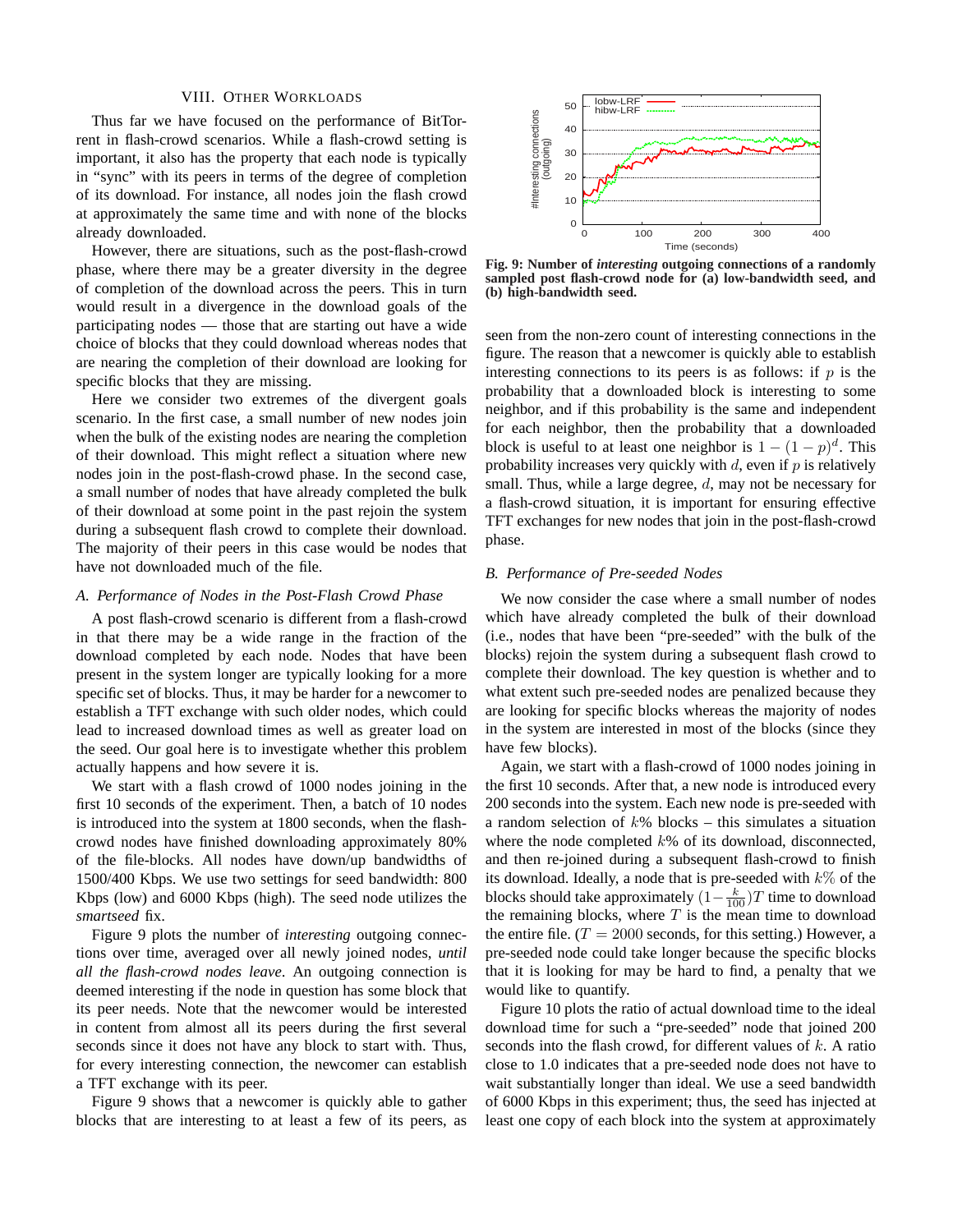

**Fig. 10: Download time ratios for a pre-seeded node introduced into the system at 200 seconds into the flash crowd.**

## 135 seconds.

From the bars labeled "BitTorrent" in Figure 10, we see that as the number of blocks required by the pre-seeded node decreases, the likelihood of the node taking longer than ideal to finish increases. $3$ 

There are two reasons for this behavior: first, each block takes a non-trivial amount of time to spread out from the seed to every node in the system. The maximum possible fanout of this distribution tree is bounded by  $u = 5$  (refer Section V-B). Furthermore, the degree  $d$  of the pre-seeded node determines how quickly it can "intercept" this distribution tree. The second reason is that a pre-seeded node is looking for specific blocks, and would like these blocks to be replicated quickly. However, BitTorrent's LRF policy dictates that all blocks get replicated equally so that none remains rare. This "resourcesharing" across blocks decreases the distribution rate of the specific blocks desired by the pre-seeded node, resulting in larger download times.

Notice that pre-seeded nodes are delayed basically because they are looking for *specific* blocks. If the source were to employ Forward Error Correction (FEC) [20]<sup>4</sup> and inject a large number of *equivalent* coded blocks into the system, pre-seeded nodes would have a greater choice of blocks to download and hence should be able to reduce the download time penalty. Note that injecting additional blocks does not waste seed bandwidth since every unique block uploaded by the seed is equally useful. We repeated the above experiment with the source introducing 100% additional FEC-encoded blocks. As shown in the bars labeled "BitTorrent+FEC" in Figure 10, the download time ratio with FEC are substantially lower. The download time ratio is close to 1.0 for  $k = 75\%$ and 85%, and well under 2.0 even when  $k = 95\%$ .

# *Summary*

Our experiments with the divergent goals scenarios indicates that BitTorrent tends to "equalize" the performance of newly joined nodes that have fewer or more blocks than the average node. The ones that have fewer blocks are "pulled up" since the LRF mechanism is able to ensure that the new nodes

quickly become effective in TFT exchanges. The ones that have a larger number of blocks get "pulled down" (even if the penalty is not much in terms of absolute time) because the LRF policy does not preferentially replicate the specific blocks that such nodes are looking for. A simple application of source-based FEC can significantly reduce the severity of this problem.

# IX. SUMMARY AND CONCLUSION

In this paper, we have described a series of experiments aimed at analyzing and understanding the performance of BitTorrent in a range of scenarios. We focused our attention on two main metrics: utilization of the upload capacity of nodes, and (un)fairness in terms of the volume of data served by nodes. Our emphasis on fairness stems from the belief that any systematic unfairness in a P2P network is quickly exploited, reducing the effectiveness of the overall network.

Our findings are summarized as follows: *(a)* BitTorrent's rate-based Tit-For-Tat (TFT) policy fails to prevent unfairness across nodes in terms of volume of content served. This unfairness arises principally in heterogeneous settings when high bandwidth peers connect to low bandwidth ones. *(b)* The combination of pairwise block-level TFT (Section VII-B) and the bandwidth matching tracker (Section VII-C) almost eliminates the unfairness of BitTorrent with a modest decrease in utilization. *(c)* It is critical to conserve seed bandwidth, especially when it is scarce; it is important that the seed node serve unique blocks at first (which it alone can do) to ensure diversity in the network, rather than serve duplicate blocks (a function that can be performed equally well by the leechers). *(d)* The Local Rarest First (LRF) policy is critical in eliminating the "last block" problem and ensuring that new leechers quickly have something to offer to other nodes.

#### ACKNOWLEDGMENTS

We thank Phil Chou, Kamal Jain, Pablo Rodriguez, and Aditya Ramamoorthy for participating in discussions and for their insightful suggestions. We thank Ernst Biersack for providing us the Redhat tracker log, and Sharad Agarwal for his comments an earlier draft of this paper. Finally, we thank the anonymous reviewers whose comments improved the paper.

#### **REFERENCES**

- [1] "BitTorrent," http://bittorrent.com.
- [2] J. Byers, J. Considine, M. Mitzenmacher, and S. Rost, "Informed Content Delivery Across Adaptive Overlay Networks," SIGCOMM, Content Delivery Across Adaptive Overlay Networks," Aug. 2002.
- [3] M. Izal, G. Urvoy-Keller, E.W. Biersack, P. Felber, A. Al Hamra, and L. Garcés-Erice, "Dissecting BitTorrent: Five Months in a Torrent's Lifetime," *PAM*, Apr. 2004.
- [4] J.A. Pouwelse, P. Garbacki, D.H.J. Epema, and H.J. Sips, "A Measurement Study of the BitTorrent Peer-to-Peer File-Sharing System," Technical Report PDS-2004-003, Delft University of Technology, The Netherlands, April 2004.
- [5] D. Qiu and R. Srikant, "Modeling and Performance Analysis of BitTorrent-like Peer-to-Peer Networks," *SIGCOMM*, Sep. 2004.
- [6] J. Byers, M. Luby, M. Mitzenmacher, and A. Rege, "A Digital Fountain Approach to Reliable Distribution of Bulk Data ," *SIGCOMM*, Sep. 1998.

<sup>&</sup>lt;sup>3</sup>Note that this increase is in the *ratio* of the actual to ideal download times, not in the absolute difference between these times.

<sup>&</sup>lt;sup>4</sup>With FEC, the source blocks are augmented with coded blocks, such that the possession of a threshold number of blocks, whether source or coded, is sufficient to recover the original content.